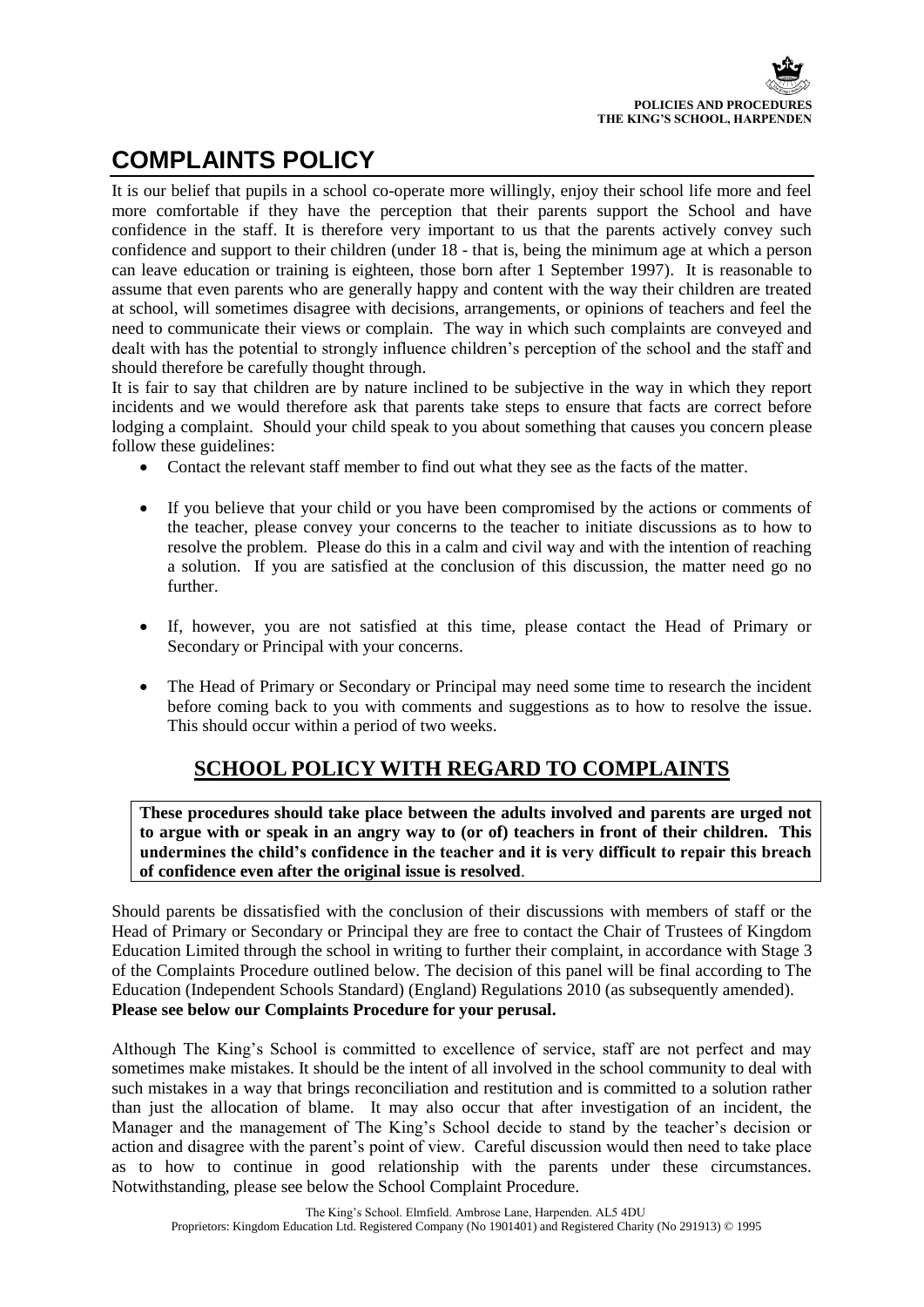

# **COMPLAINTS PROCEDURE FOR THE KING'S SCHOOL/HIGHFIELD PRESCHOOL**

#### **Introduction**

The King's School has long prided itself on the quality of the teaching and pastoral care provided for its pupils. However, if parents do have a complaint, they can expect it to be treated seriously by the School in accordance with this procedure.

The King's School makes its complaints procedure available to all parents of pupils and of prospective pupils in the school office during the school day and The King's School will ensure that parents of pupils and of prospective pupils who request it are made aware that this document is published or available and the form in which it is published or available.

In accordance with paragraph 32(1)(b) of Schedule 1 to the Education (Independent School Standards) Regulations 2014, The King's School will make available to parents of pupils and of prospective pupils and provide, on request, to the Chief Inspector, the Secretary of State or an independent inspectorate, details of the School's Complaints Procedure and the number of complaints registered under the formal procedure during the preceding school year.

"Parent(s)" means the holder(s) of parental responsibility for a current pupil about whom the complaint relates.

#### **What Constitutes a Complaint?**

A complaint is an expression of dissatisfaction with a real or perceived problem. It may be made about the school as a whole, about a specific department or about an individual member of staff. A complaint is likely to arise if a parent believes that the school has done something wrong, acted unfairly or failed to do something that it should have done.

Parents can be assured that all concerns and complaints will be treated seriously and confidentially. The school is here for your child and you can be assured that your child will not be penalized for a complaint that you or your child raises in good faith.

#### **Time frame for Dealing with Complaints**

All complaints will be handled seriously and sensitively. They will be acknowledged within five working days if received during term time and as soon as practicable during holiday periods. It is in everyone's interest to resolve a complaint as speedily as possible: the school's target is to complete the first two stages of the procedure within 28 days if the complaint is lodged during term-time and as soon as practicable during holiday periods.

Stage 3, the Appeal Panel Hearing, will be completed within a further 28 days, if the appeal is lodged during term-time and as soon as practicable during holiday periods.

#### **Recording Complaints**

The Parent Complaint Memorandum, available from the Bursar's or Secretary's Office, should be completed for all complaints.

Following resolution of a complaint, the school will keep a written record of all complaints and whether they are resolved at the preliminary stage or proceed to a panel hearing.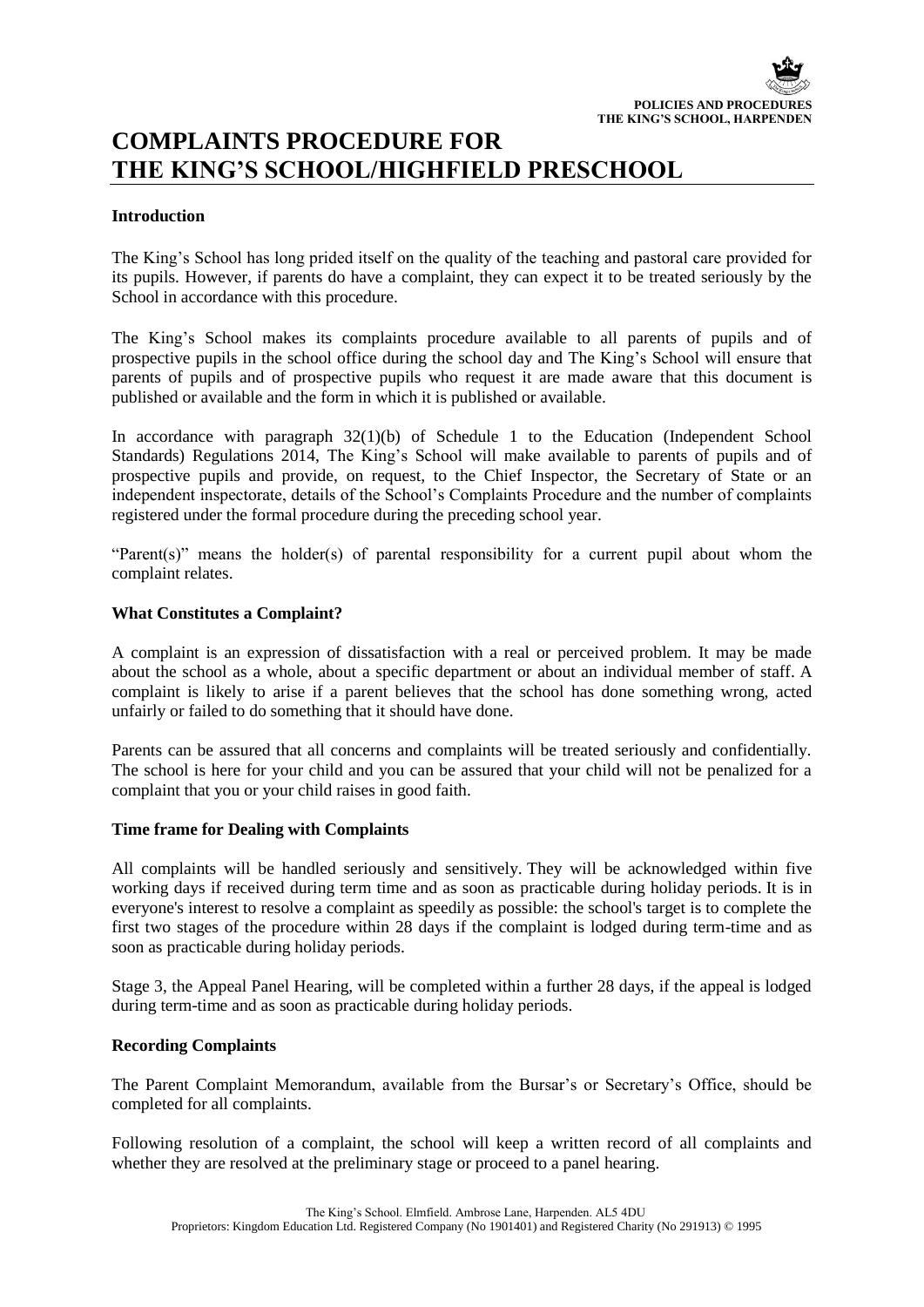

At the school's discretion, additional records may be kept which may contain the following information:

- Date when the issue was raised
- Name of parent
- Name of pupil
- Description of the issue
- Records of all the investigations (if appropriate)
- Witness statements (if appropriate)
- Name of member (s) of staff handling the issue at each stage
- Copies of all correspondence on the issue (including emails and records of phone conversations).

Correspondence, statements and records relating to individual complaints will be kept confidential except to the extent required by paragraph (k) of Schedule 1 to the Education (Independent Schools Standards) (England) Regulations 2010, by the Secretary of State or where disclosure is required under Section 162A of the Education Act 2002 (as amended), or under other legal authority.

#### **Stage 1 - Informal Resolution**

It is hoped that most complaints and concerns will be resolved quickly and informally**.** 

If parents have a complaint they should normally contact their son/daughter's Class Teacher/Tutor. In most cases, the matter will be resolved straightaway by this means to the parents' satisfaction. If the Class Teacher cannot resolve the matter, it may be necessary for parents to consult the Head of Primary or Secondary or Principal.

Complaints made directly to the Head of Primary or Secondary or Principal will usually be referred to the relevant Class Teacher unless the Head of Primary or of Secondary or the Principal deems it appropriate for him/her to deal with the matter personally.

The Head of Primary or Secondary or Principal will make a written record of all concerns and complaints and the date on which they were received. Should the matter not be resolved within seven working days or in the event that the Class Teacher and the parent fail to reach a satisfactory resolution then parents will be advised to proceed with their complaint to the next stage of this procedure.

If, however, the complaint is against the Principal, parents should make their complaint directly to the Chairman of Trustees.

#### **Stage 2 - Formal Resolution**

If the complaint cannot be resolved on an informal basis, then the parents should put their complaint, in writing, to the Principal, who will decide, after considering the complaint, the appropriate course of action to take.

In most cases, the Principal will meet with or speak to the parents concerned, normally within seven working days of receiving the complaint, to discuss the matter. If possible, an agreement will be reached at this stage.

It may be necessary for the Principal to carry out further investigations.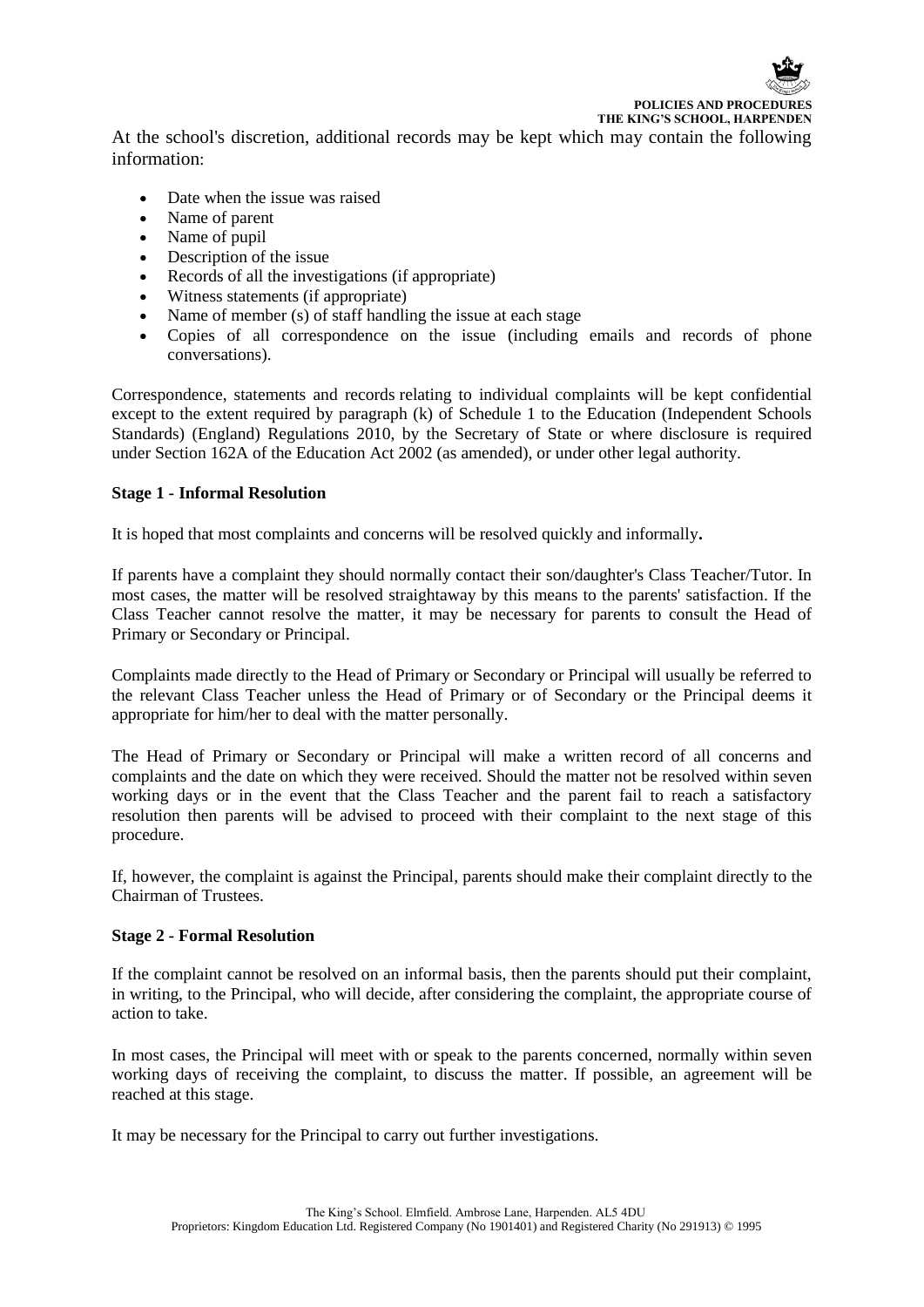The Principal will keep written records of all meetings and interviews held in relation to the complaint.

Once the Principal is satisfied that, so far as is practicable, all of the relevant facts have been established, a decision will be made and parents will be informed of this decision in writing. The Principal will also give reasons for his decision.

If the complaint is against the Principal, the Chair of Trustees will call for a full report from the Principal and for all the relevant documents. The Chair may also call for a briefing from members of staff, and will in most cases, speak to or meet with the parents to discuss the matter further. Once the Chair is satisfied that, so far as is practicable, all of the relevant facts have been established, the parents will be informed of the decision in writing. The Chair of Trustees will give reasons for his/her decision.

If parents are still not satisfied with the decision, they should proceed to the final stage of this Procedure.

#### **Stage 3 - Panel Hearing**

If parents seek to invoke Stage 3 (following a failure to reach an earlier resolution), the matter will be referred to David Crook, the Chair of Trustees, who has been appointed to call hearings of the Complaints Panel.

The matter will then be referred to the Complaints Panel for consideration. The Panel will consist of three persons not directly involved in the matters detailed in the complaint, one of whom shall be independent of the management and running of the school. The Panel members will be appointed by Trustees and the Panel will then acknowledge the complaint and schedule a hearing to take place as soon as practicable and normally within fourteen working days.

If the Panel deems it necessary, it may require that further particulars of the complaint or any related matters be supplied in advance of the hearing. Copies of such particulars shall be supplied to all parties not later than seven working days prior to the hearing.

The parents may attend the meeting and may be accompanied to the hearing by one other person. This may be a relative or friend. Legal representation will not normally be appropriate.

If possible, the Panel will resolve the parents' complaint immediately without the need for further investigation. Where further investigation is required, the Panel will decide how it should be carried out.

After due consideration of all the facts they consider relevant, the Panel will make findings and may make recommendations.

The Panel will write to the parents informing them of its decision and the reasons for it, normally within seven days of the hearing, although additional time may be required if it is necessary to carry out further investigations following the hearing. The decision of the Panel will be final. A copy of the Panel's findings and recommendations (if any) will be sent by electronic mail or otherwise given to the parents, and, where relevant, the person complained about, as well as the Chair of Trustees and the Principal.

A written record will be kept of all complaints and of whether they are resolved at the preliminary stage or proceed to a Panel hearing.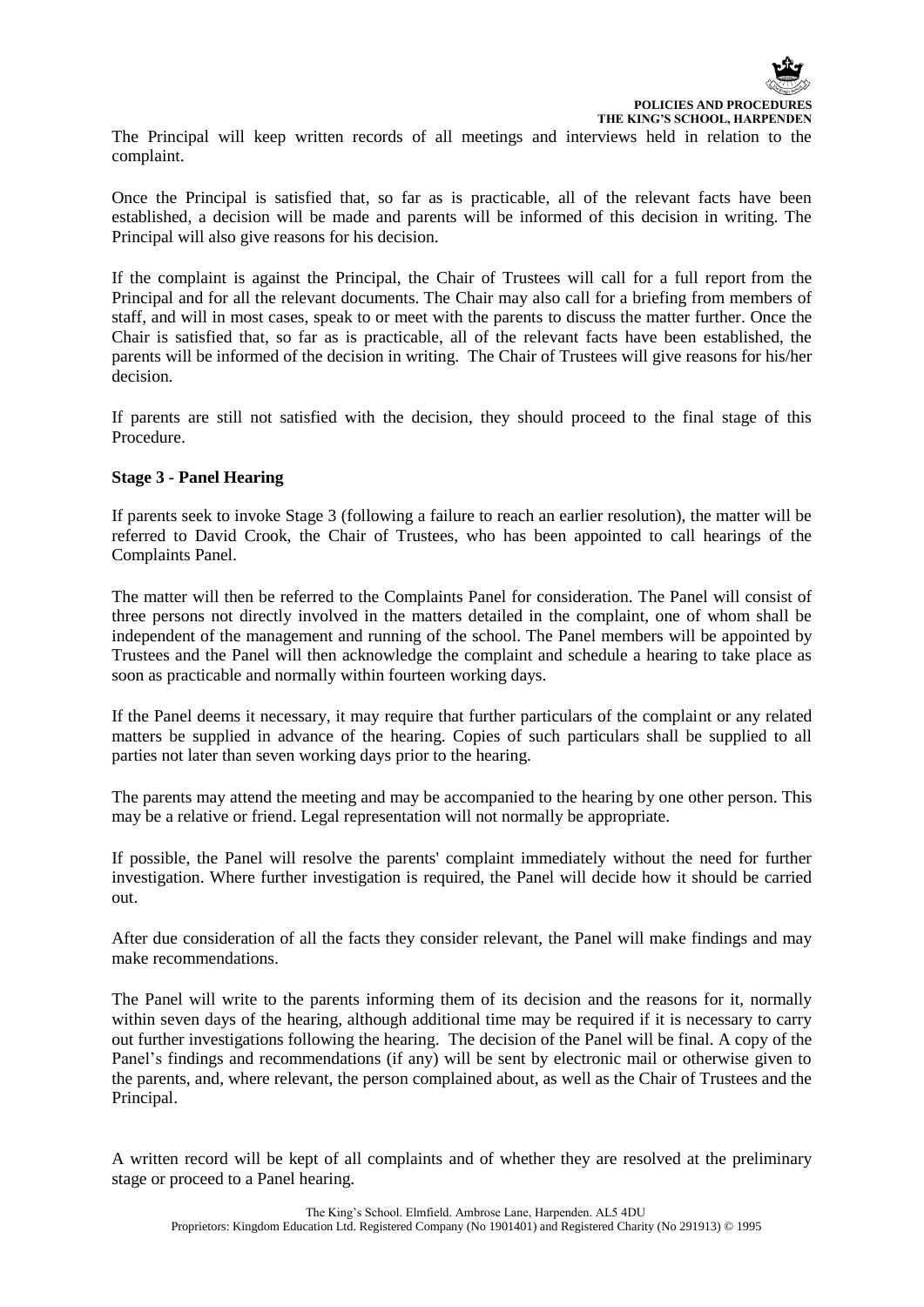

Correspondence, statements and records relating to individual complaints will be kept confidential except to the extent required by paragraph 6(3)(f) of the Education (Independent Schools Standards) (England) Regulations 2010 (as subsequently amended), by the Secretary of State or where disclosure is required by the school's inspectors under Section 162A of the Education Act 2002 (as amended), or under other legal authority.

### **WRITTEN COMPLAINTS RELATING TO THE REQUIREMENTS UNDER THE STATUTORY FRAMEWORK FOR THE EYFS:**

The King's School will, in relation to written complaints relating to the statutory framework for the EYFS Foundation Class and Highfield Preschool, provide Ofsted/ISI, on request, with a written record of all complaints made during any specified period, and the action which was taken as a result of each complaint. The record of any such complaints will be kept for at least three years.

The King's School/Highfield Preschool will investigate all written complaints relating to the requirements under the Statutory Framework for the EYFS, and notify complainants of the outcome of the investigation within 28 days of having received the complaint.

Please note that for the purposes of this document, a 'working day' falls between Monday and Friday; school holiday closures may delay the process as they are not 'work' days.

Parents may also complain directly to Ofsted or to ISI if they wish.

Ofsted may be contacted on 0300 1234 234 or by email: [enquiries@ofsted.gov.uk](mailto:enquiries@ofsted.gov.uk)

ISI may be contacted on 020 7600 0100 or by email: [concerns@isi.net](mailto:concerns@isi.net)

#### **By post**

**Ofsted** Piccadilly Gate Store Street Manchester M1 2WD

ISI CAP House, 9-12 Long Lane London EC1A 9HA

Renewed: September 2019 Next Review: September 2020

Legislation: **Education (Independent School Standards) (England) Regulations 2010; The Education (Independent School Standards) Regulations 2014; Children's Act 1989; Section 39(1)(a) of the Childcare Act 2006; Education and Skills Act, 2008.**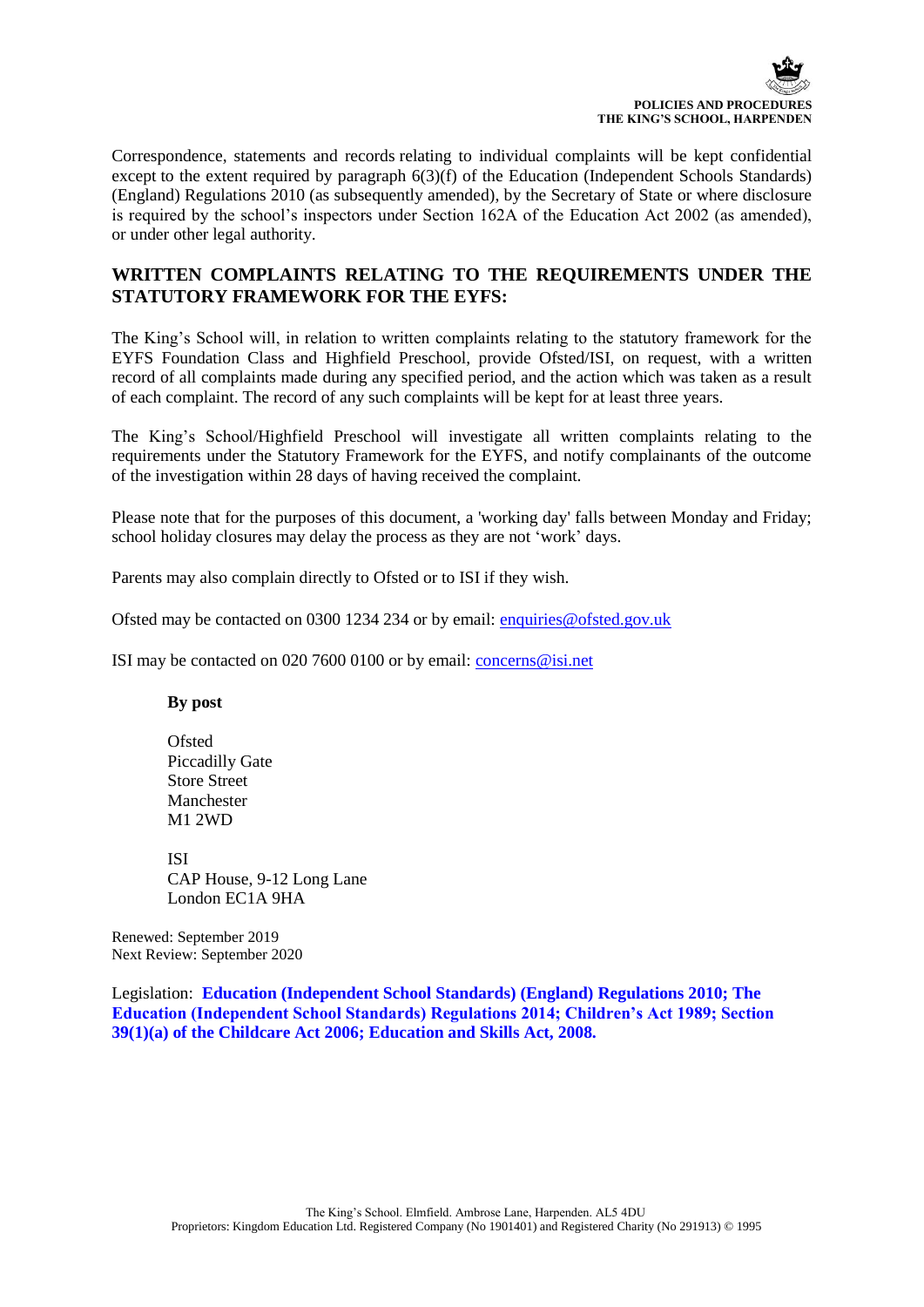